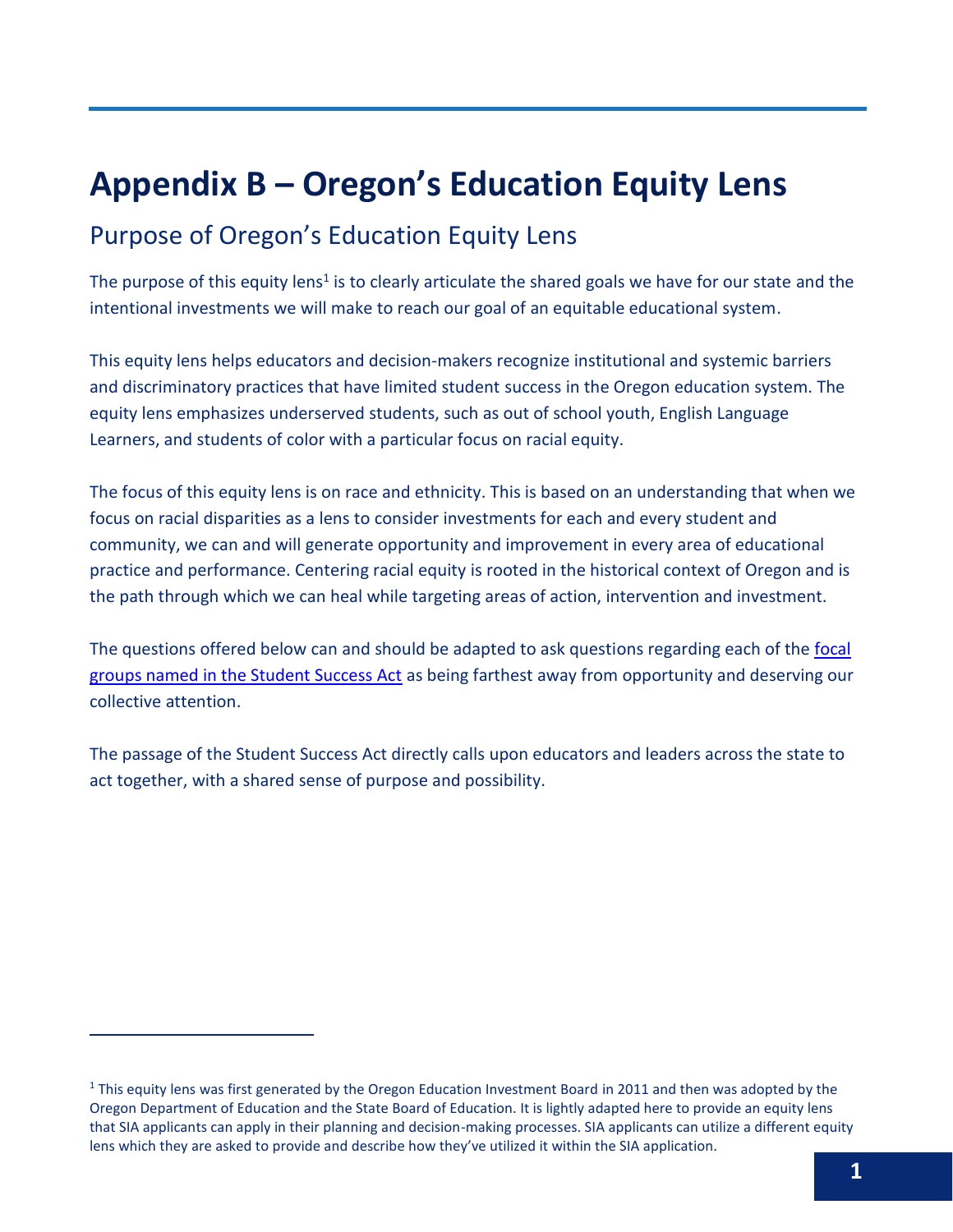## **Questions to Support Ongoing Equity Work**

The following questions should be used to examine investments and priorities:

- 1. Who are the racial/ethnic and underserved groups affected? What is the potential impact of the resource allocation and strategic investment to these groups?
- 2. Does the decision being made ignore or worsen existing disparities or produce other unintended consequences? What is the impact on eliminating the opportunity gap?
- 3. How does the investment or resource allocation advance student mental or behavioral health and well-being and/or increase academic achievement and address gaps in opportunity?
- 4. What are the barriers to more equitable outcomes? (e.g. mandated, political, emotional, financial, programmatic or managerial)
- 5. How have you intentionally involved stakeholders who are also members of the communities affected by the strategic investment or resource allocation? How do you validate your assessment in  $(1)$ ,  $(2)$  and  $(3)$ ?
- 6. How will you modify or enhance your strategies to ensure each learner and communities' individual and cultural needs are met?
- 7. How are you collecting data on race, ethnicity and native language?
- 8. What is your commitment to professional learning for equity? What resources are you allocating for training in culturally responsive and sustaining instruction?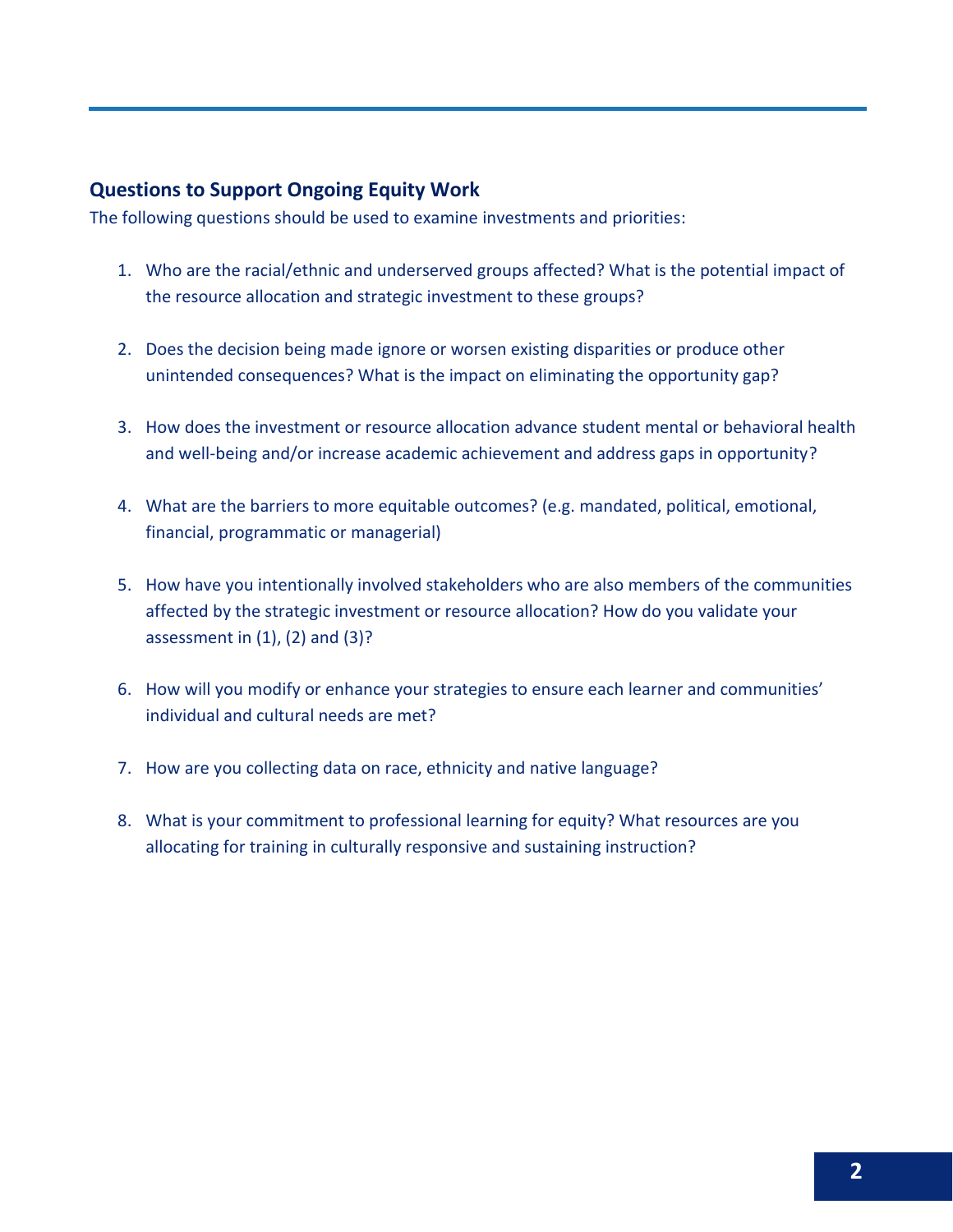## **Beliefs**

**We believe** that everyone has the ability to learn and that we have an ethical and moral responsibility to ensure an education system providing optimal learning environments that lead students to be prepared for their individual futures.

**We believe** that speaking a language other than English is an asset and that our education system must celebrate and enhance this ability alongside appropriate and culturally responsive support for English as a second language.

**We believe** students receiving special education services are an integral part of our educational responsibility and we must welcome the opportunity to be inclusive, make appropriate accommodations and celebrate their assets. We must directly address the over-representation of children of color in special education and the under-representation in "talented and gifted."

**We believe** that the students who have previously been described as "at risk," "underperforming," "under-represented" or minority actually represent Oregon's best opportunity to improve overall educational outcomes. We have many counties in rural and urban communities that already have populations of color that make up the majority. Our ability to meet the needs of this increasingly diverse population is a critical strategy for us to successfully reach our collective goals.

**We believe** that intentional and proven practices must be implemented to return out of school youth to the appropriate educational setting. We recognize that this will require us to challenge and change our current educational setting to be more culturally responsive, safe and attending to the significant number of elementary, middle and high school students who are currently out of school. We must make our schools places where every learner feels welcomed and a sense of belonging.

**We believe** that ending disparities and gaps in achievement begin in the delivery of quality early learning programs and through family and community engagement and support. This is not simply an expansion of services -- it is a recognition that we need to provide services in a way that best meets the needs of our most diverse segment of the population, 0-5 year olds and their families.

**We believe** that resource allocation demonstrates our priorities and values and that we demonstrate our commitment to rural communities, communities of color, English language learners and out of school youth in the ways we allocate resources and make educational investments.

**We believe** that communities, families, teachers and community-based organizations have unique and important solutions to improving outcomes for our students and educational systems. Our work